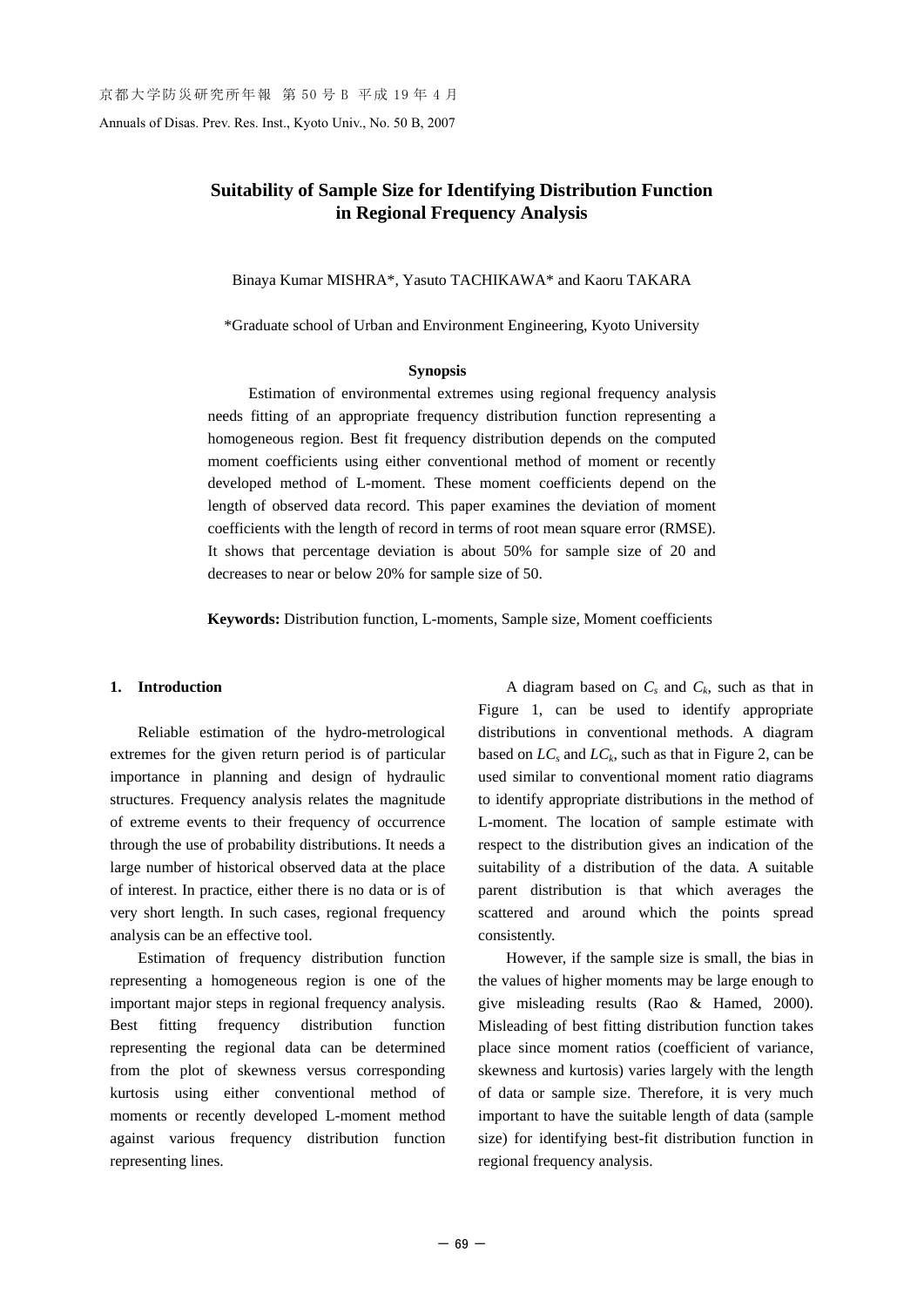

Fig. 1  $C_s$ - $C_k$  moment ratio diagram (Rao & Hamed, 2000)



Fig. 2 LC<sub>s</sub>-LC<sub>k</sub> moment ratio diagram (Rao & Hamed, 1994)

In the present paper, it is intended to show the fluctuation pattern of moment coefficients (skewness and kurtosis) in terms of root mean square error (RMSE) with the change in sample size using conventional method of moments and recently developed method of L-moment. This fluctuation pattern will provide guidance for determining sample size in regional frequency analysis.

### **2. Methodology**

Data screening of the collected data to check for independence, homogeneity, outliers *etc.*, calculation of moment coefficient for data set of different sample size and finally calculation of root mean square error (RMSE) are the major steps involved to carry out the present study. These steps have been discussed in the following sections.

#### **2.1 Data screening**

Annual maximum daily rainfall values of Hirakata, Gojyou, Kameoka and Katada rain-gauge stations lying in the Yodo River basin region, Japan have been used to carry out the job. All these data were made available from the data bank of Innovative Disaster Prevention Technology and Policy Research Lab, Disaster Prevention Research Institute, Kyoto University, Japan. At every considered rain-gauge station, sub-samples were formed from the whole sample considering continuous dataset of different sample size varying from 20 to 80 at an increment of 10. Test for independence and homogeneity (assumption that the whole set data come from the same distribution) of the data was performed as discussed by Mann-Whitney (1947) and checked at 5% significance level. Test for outlier (an observation that deviates largely from the bulk of the data) was performed as discussed by Grubbs (1969) and checked at 5% significance level.

#### **2.2 Moment coefficients**

The computation relationships for mostly used moment ratios namely coefficient of variance  $(C_v)$  or  $LC_v$ , coefficient of skewness  $(C_s$  or  $LC_s$  and coefficient of kurtosis  $(C_k$  or  $LC_k$ ) have been discussed in following subsections.

#### **2.2.1 Conventional moments**

Moment coefficients, particularly coefficient of skewness and coefficient of kurtosis, are used to characterize regional probability distributions. If  $x_i$  is observed rainfall data at station i and n is the no. of rainfall records, these moment coefficients are calculated as:

Sample mean, 
$$
m_1 = \bar{x} = \frac{1}{n} \sum_{i=1}^{n} x_i
$$
  
Variance,  $m_2 = \frac{1}{n-1} \sum_{i=1}^{n} (x_i - \bar{x})^2$ 

Standard deviation,  $\sigma = (variance)^{1/2}$ 

Third moment, 
$$
m_3 = \frac{n}{(n-1)(n-2)} \sum_{i=1}^{n} (x_i - x_i)^3
$$

Fourth moment, 
$$
m_4 = \frac{n^2}{(n-1)(n-2)(n-3)} \sum_{i=1}^{n} (x_i - x)^4
$$

Moment coefficients i.e. moment ratios are calculated as given below:

Coefficient of variation,  $C_v = \sigma / \text{ mean } = m_2^{1/2} / \sqrt{x}$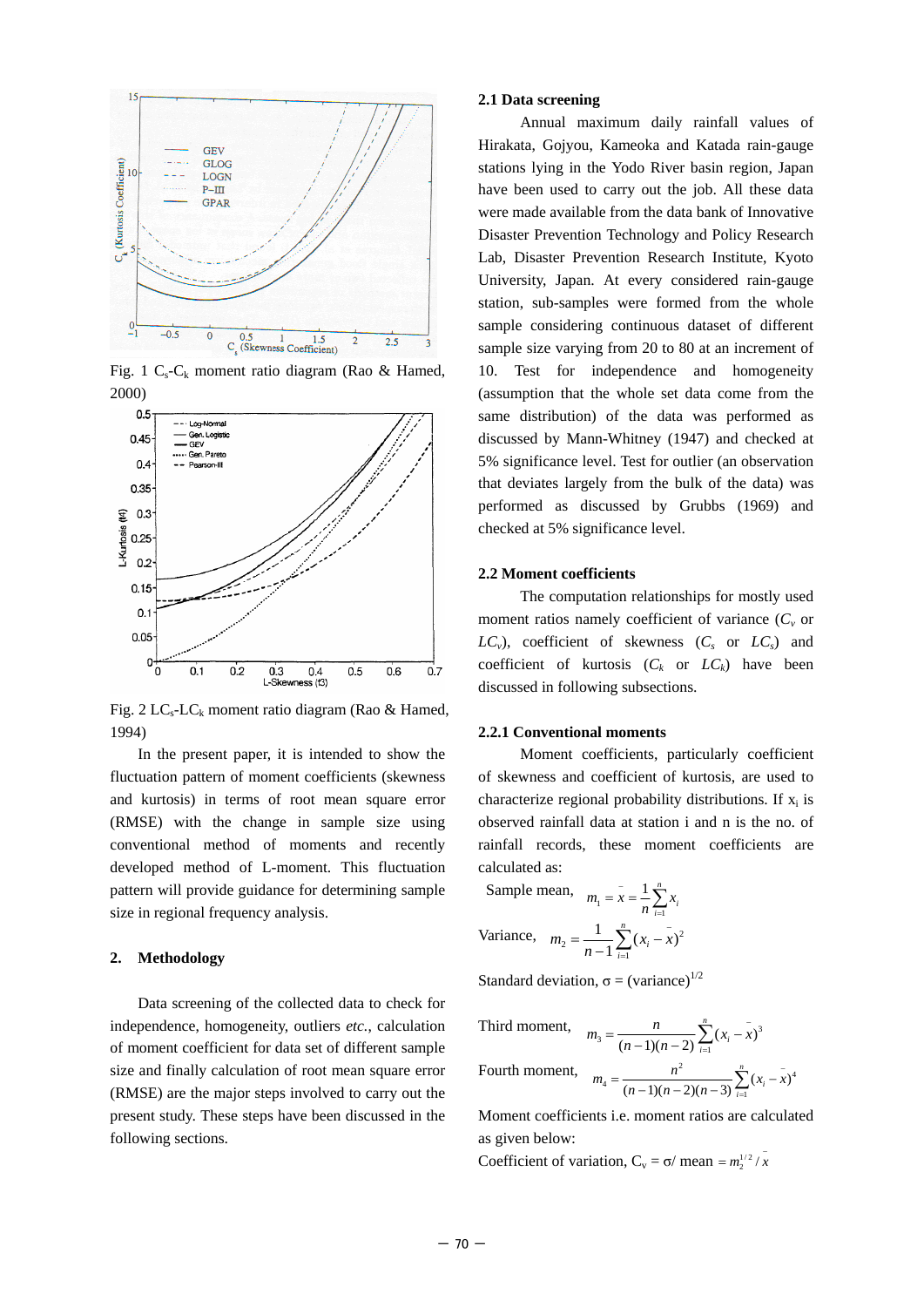Coefficient of skewness,  $C_s = m_3/\sigma^3$ Coefficient of Kurtosis,  $C_k = m_4 / \sigma^4$ 

#### **2.2.2 L-moments**

L-moments (Hosking and Wallis, 1997) based method is a simpler and effective alternative as compared to conventional method to select the best-fit distribution function for a region. For the ordered sample  $x_{i=1} \leq x_{i=2} \leq \cdots \leq x_{i=n}$  at any station, the first four L-moments are calculated as:

$$
l_1 = b_0, l_2 = 2b_1 - b_0
$$
  
\n
$$
l_3 = 6b_2 - 6b_1 + b_0
$$
  
\n
$$
l_4 = 20b_3 - 30b_2 + 12b_1 - b_0
$$
  
\nWhere,  $b_o = \frac{1}{n} \sum_{j=1}^{n} x_j$   
\n
$$
b_1 = \frac{1}{n(n-1)} \sum_{j=2}^{n} (j-1)x_j
$$
  
\n
$$
b_2 = \frac{1}{n(n-1)(n-2)} \sum_{j=3}^{n} (j-1)(j-2)x_j
$$
  
\n
$$
b_3 = \frac{1}{n(n-1)(n-2)(n-3)} \sum_{j=4}^{n} (j-1)(j-2)(j-3)x_j
$$

L-moment ratios are expressed as follows:

L-coefficient of variation,  $LC_v=l_2/l_1$ L-coefficient of skewness,  $LC_s=1/l_2$ L-coefficient of kurtosis,  $LC_k=l_4/l_2$ 

#### **2.3 Error calculation**

Bias and root mean square error (RMSE) are common measures of the performance of an estimator (Hosking & Wallis, 1997). Bias is expressed as mean of the difference between parameter obtained from available sample and the parameter representing the population data set. But RMSE is expressed as mean of  $((\theta_s - \theta_p)^2)^{1/2}$  where  $\theta_s$  and  $\theta_p$  represents sample parameter and population parameter respectively. Both the bias and RMSE of parameter have the same units of measurement as the parameter. It is convenient to express bias and RMSE as ratios with respect to the parameter itself and hence, we obtain dimensionless measures, the relative bias and relative RMSE. Contributions of negative and positive biases may cancel out to give a misleadingly small value of the bias. Hence, the present study has been dealt in terms of RMSE only as the average relative RMSE measures the overall deviation of sample quantiles from population quantiles.

### **3. Results and discussion**

As discussed in previous section, data were first analyzed to check for independence, homogeneity and outliers. Data sets of all the considered stations were found independent and homogeneous at 5% significance level. For example, value of z, an indicator for independence and homogeneity test by Mann-Whitney (1947) method, was found as 1.94. This value is lesser than 1.96 which is the critical value for sample size greater than 20 at 5% significance level. Hence, the population data set was assumed as independent and homogeneous. The presence of outliers in the data causes difficulties when fitting a distribution to the data. Presence of even a single outlier, may be on upper or lower side, affects the moment coefficient much. For example, deviation in moment coefficient values in presence and absence of outlier at Hirakata station has been compared and shown in table 1. The fall in  $LC_s$  and  $LC_k$  was found as 23% and 30%; whereas in  $C_s$  and  $C_k$  was found as 64% and 69% after deleting the single outlier in upper side. The table 1 shows that conventional moment coefficients are much deviating with the presence of outlier as compared to L-moment coefficients. In other words, conventional moment coefficients are more sensitive to the presence of outliers as compared to method of L-moments.

Figures 3-8 shows variation pattern of moment coefficients (skewness and kurtosis) at Hirakata as an example. In general, similar variation pattern were obtained at all considered rain-gauge stations. Considering all the results, error in both conventional and L-moment coefficient of skewness and kurtosis is very large (points are deviated largely from one another) for sample size of 20. Error in moment coefficients is reduced largely to a sample size of 50 or more and hence, deviations in between points are smaller as shown in Figures 3, 4, 5 and 6.

As shown in Figures 7 & 8, points plotted for skewness versus kurtosis for dataset of smaller sample size deviated very much from each other as well as from the point of whole sample size and got concentrated as the sample size increased to 50. Deviation in moments coefficients for different sub-samples size from that of the whole sample (94 years) has been shown numerically in table 2 as an example at Hirakata in terms of RMSE.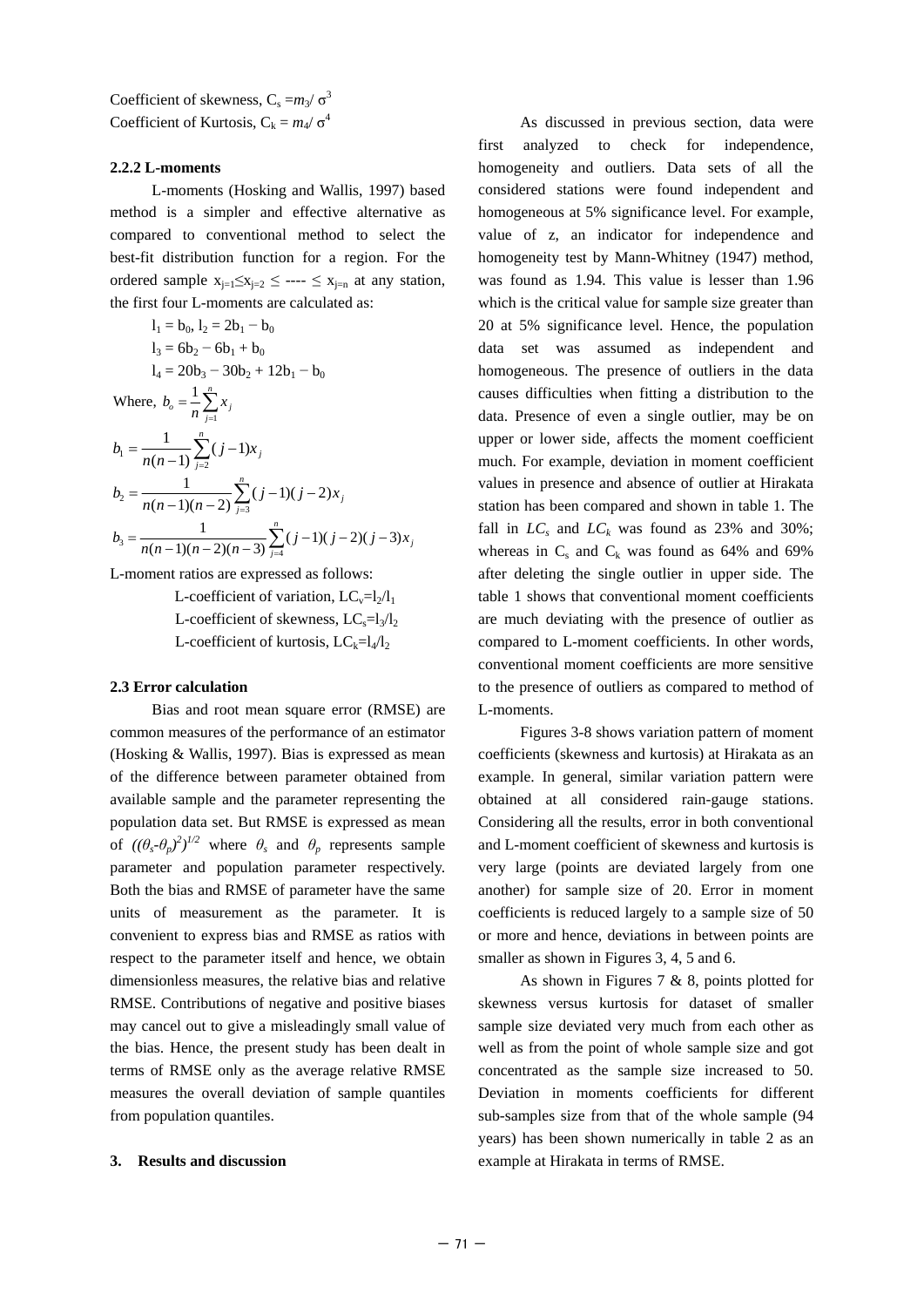| Table 1 Comparison of moment coefficient due to presence of outliers at Hirakata, Japan |                 |              |       |           |  |  |  |  |  |
|-----------------------------------------------------------------------------------------|-----------------|--------------|-------|-----------|--|--|--|--|--|
| Moment Coeff.                                                                           | Without outlier | With outlier | Error | $%$ error |  |  |  |  |  |
| $LC_{s}$                                                                                | 0.158           | 0.194        | 0.370 | 23.332    |  |  |  |  |  |
| $LC_k$                                                                                  | 0.109           | 0.141        | 0.032 | 29.595    |  |  |  |  |  |
|                                                                                         | 0.709           | 1.158        | 0.450 | 63.526    |  |  |  |  |  |
| $\mathsf{L}_{\mathsf{k}}$                                                               | 3.004           | 5.071        | 2.067 | 68.791    |  |  |  |  |  |



Fig. 3 L-moment skewness versus sample size at Hirakata, Japan



Fig. 5 L-moment kurtosis versus sample size at Hirakata, Japan

1.8 1.6 1.4 2 Skewness (Cs) Skewness (Cs) 1.2 1 0.8 0.6 0.4 0.2 0  $-0.2$ 0 20 40 60 80 100

Conventional skewness vs Sample size

Fig. 4 Conventional moment skewness versus sample size at Hirakata, Japan

Sample size (N)



Fig. 6 Conventional moment kurtosis versus sample size at Hirakata, Japan

| Table 2 Moment coefficient for different sample size dataset at Hirakata, Japan |  |  |
|---------------------------------------------------------------------------------|--|--|
|---------------------------------------------------------------------------------|--|--|

| <u>- Albinein coemetein for american sample sille aanaset at filmanaa,</u> sapall |          |          |                     |         |            |            |                     |            |  |  |
|-----------------------------------------------------------------------------------|----------|----------|---------------------|---------|------------|------------|---------------------|------------|--|--|
| Sample                                                                            | L-moment |          | Conventional moment |         | L-moment   |            | Conventional moment |            |  |  |
| size                                                                              | RMSE in  | RMSE in  | RMSE in             | RMSE in | % error in | % ge error | % error in          | % error in |  |  |
|                                                                                   | $LC_{s}$ | $LC_{k}$ | $C_{s}$             | $C_{k}$ | $LC_s$     | in $LC_k$  | $C_{\rm s}$         | $C_{k}$    |  |  |
| 20                                                                                | 0.115    | 0.091    | 0.574               | 1.747   | 48.58      | 52.10      | 59.93               | 44.12      |  |  |
| 30                                                                                | 0.087    | 0.051    | 0.444               | 1.178   | 32.54      | 36.77      | 48.33               | 25.99      |  |  |
| 40                                                                                | 0.066    | 0.037    | 0.343               | 0.783   | 25.89      | 27.37      | 38.32               | 18.05      |  |  |
| 50                                                                                | 0.048    | 0.030    | 0.253               | 0.522   | 18.62      | 19.93      | 22.28               | 12.07      |  |  |
| 60                                                                                | 0.033    | 0.027    | 0.160               | 0.312   | 11.82      | 11.78      | 17.89               | 8.17       |  |  |
| 70                                                                                | 0.023    | 0.019    | 0.143               | 0.257   | 6.77       | 9.78       | 16.43               | 7.36       |  |  |
| 80                                                                                | 0.009    | 0.008    | 0.039               | 0.062   | 4.79       | 6.79       | 9.064               | 5.067      |  |  |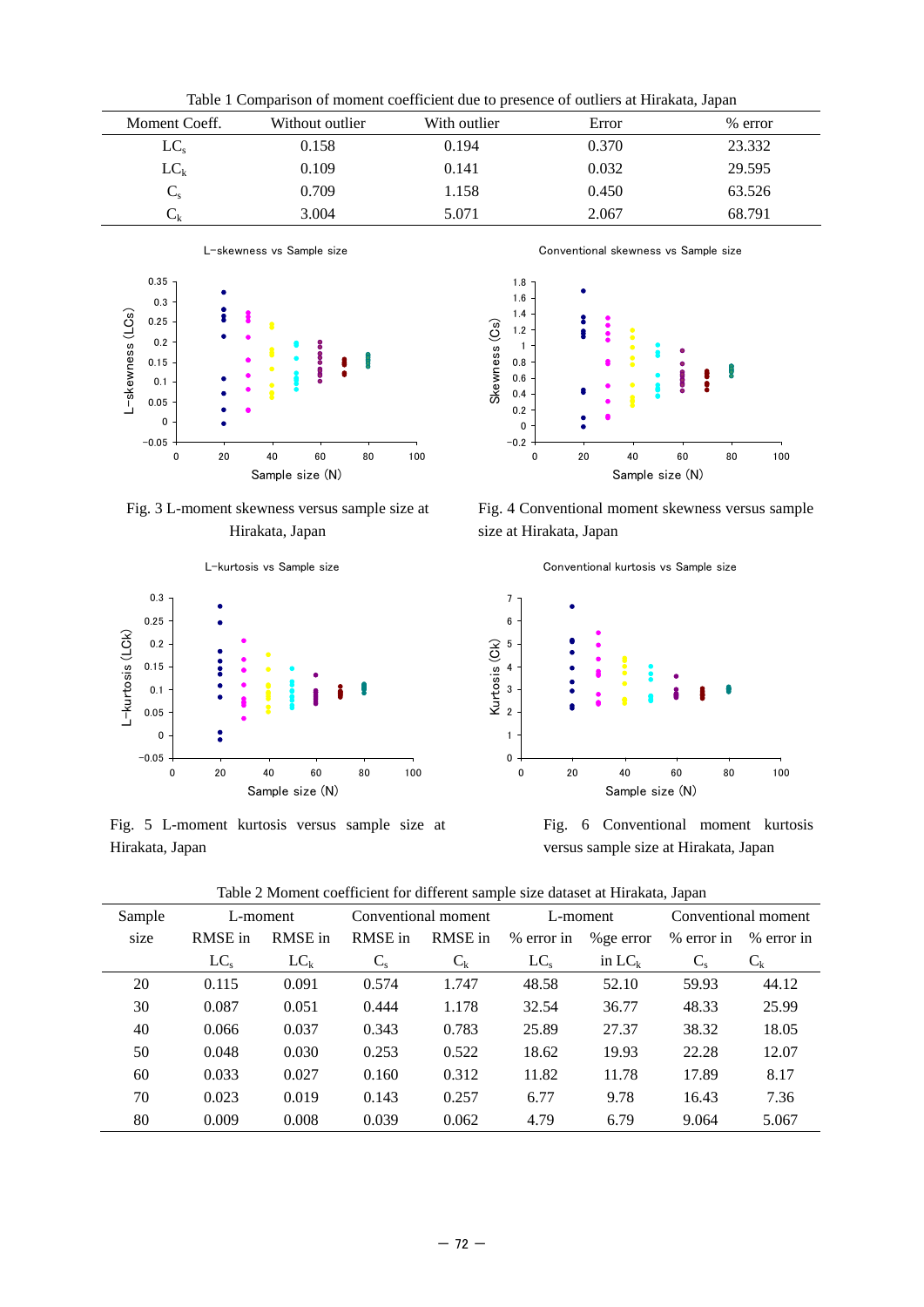

Fig. 7  $LC_s$ -LC<sub>k</sub> for different sample size at Hirakata, Japan

While calculating the value of root mean square error (RMSE) for each data set, population coefficients were assumed as that resulted from the whole data set which has length of more than 90

### **4. Conclusions**

Findings of the paper are as follows:

1. Conventional moment coefficients are more sensitive to outlier observation as compared to L-moment coefficient.

2. Deviation pattern of moment coefficients (skewness and kurtosis) with respect sample size is similar for both methods showing there is not much comparative advantages of L-moments method over conventional in terms of sample size.

3. Identified frequency distribution function with the help of data set of sample size 40 or less may not be best-fit frequency distribution representing a region.





Fig. 8  $C_s$ - $C_k$  for different sample size at Hirakata, Japan

years. It shows that average % deviation is about 50% for sample size 20 and decreases near or below 20% as the sample increases to 50.

### **References**

- Grubbs, F.E. (1969): Procedures for detecting outlying observations in samples, Technometrics, Vol. 11 (1), pp. 1-21.
- Hosking, J.R.M. and Wallis, J.R. (1997): Regional Frequency Analysis, Cambridge University Press, United Kingdom.
- Mann, H.B. and Whitney, D.R. (1947): On a test of whether one of two random variables is stochastically larger than the other, The annuals of mathematical statistics, Vol. 18, pp. 50-60.
- Rao, A. R. and Hamed, K.H. (1994): Frequency analysis of upper Cauvery Flood data by L-moments, Water resources management 8:183-201.
- Rao, A. R. and Hamed, K.H. (2000): Flood Frequency Analysis, CRC Press LLC, Florida.